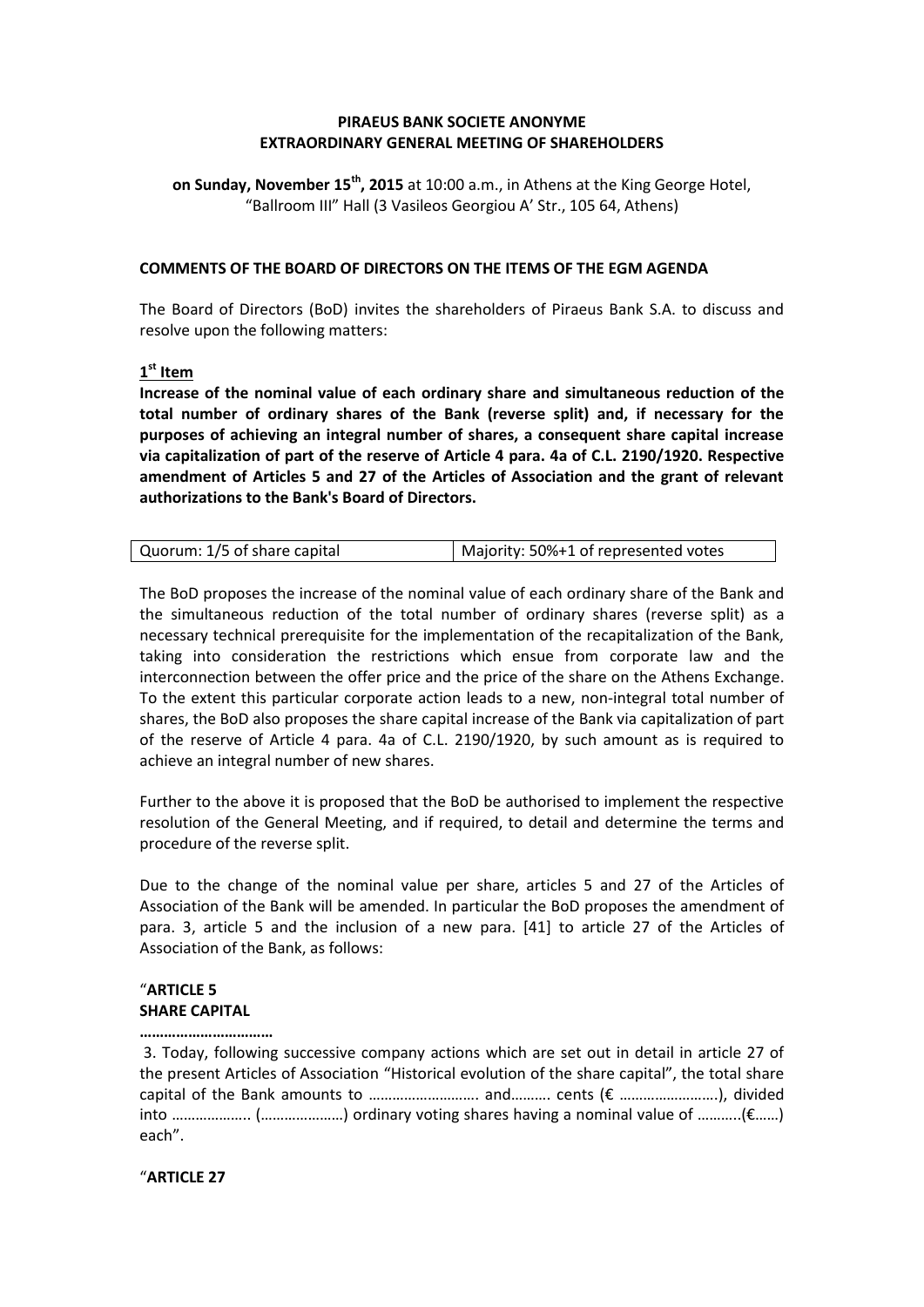#### **HISTORICAL EVOLUTION OF THE SHARE CAPITAL**

41. Pursuant to the resolution of the Extraordinary General Meeting dated ……11.2015, the share capital ……………. by the amount of ……………… euro and …………. cents (€……………..) following the …………………….".

# **2 nd Item**

**…………………………………**

**Creation of the special reserve of article 4 para. 4a of C.L. 2190/1920 by means of reduction of the share capital of the Bank through the decrease of the nominal value of each ordinary share without altering the total number of ordinary shares. Respective amendment of Articles 5 and 27 of the Articles of Association of the Bank.**

| Quorum: 2/3 of share capital | Majority: 2/3 of represented votes |
|------------------------------|------------------------------------|
|                              |                                    |

The BoD proposes to the General Meeting, provided a positive decision is reached on the first item of the agenda, the creation of a special reserve in accordance with article 4 par. 4a of C.L. 2190/1920 by means of an equal reduction of the share capital of the Bank through the decrease of the nominal value of each ordinary share, without the refunding of monies or the alteration of the total number of existing ordinary shares (as such will have been determined pursuant to the decision on the first item of the agenda). It is noted that the creation of the special reserve via the proposed reduction of share capital through the decrease of the nominal value of the ordinary shares is directly connected to the aforesaid prerequisite actions for the implementation of the recapitalization of the Bank, is of a purely technical nature and does not affect the Bank's own funds.

Further to the above it is proposed that the BoD be authorised to implement the respective resolution of the General Meeting, and, if required, to detail and determine the terms and procedure of the decrease.

Articles 5 and 27 of the Articles of Association will be respectively amended to reflect the changes to the share capital of the Bank. In particular the BoD proposes the amendment of para. 3, article 5 and the inclusion of a new para. [42] to article 27 of the Articles of Association of the Bank, as follows:

# "**ARTICLE 5 SHARE CAPITAL**

**……………………………** 

3. Today, following successive company actions which are set out in detail in article 27 of the present Articles of Association "Historical evolution of the share capital", the total share capital of the Bank amounts to ………………………. and………. cents (€ …………………….), divided into ……………….. (…………………) ordinary voting shares having a nominal value of ………..(€……) each".

#### "**ARTICLE 27**

**…………………………………**

## **HISTORICAL EVOLUTION OF THE SHARE CAPITAL**

42. Pursuant to the resolution of the Extraordinary General Meeting dated ……11.2015, the share capital ……………. by the amount of ……………… euro and …………. cents (€……………..) following the …………………….".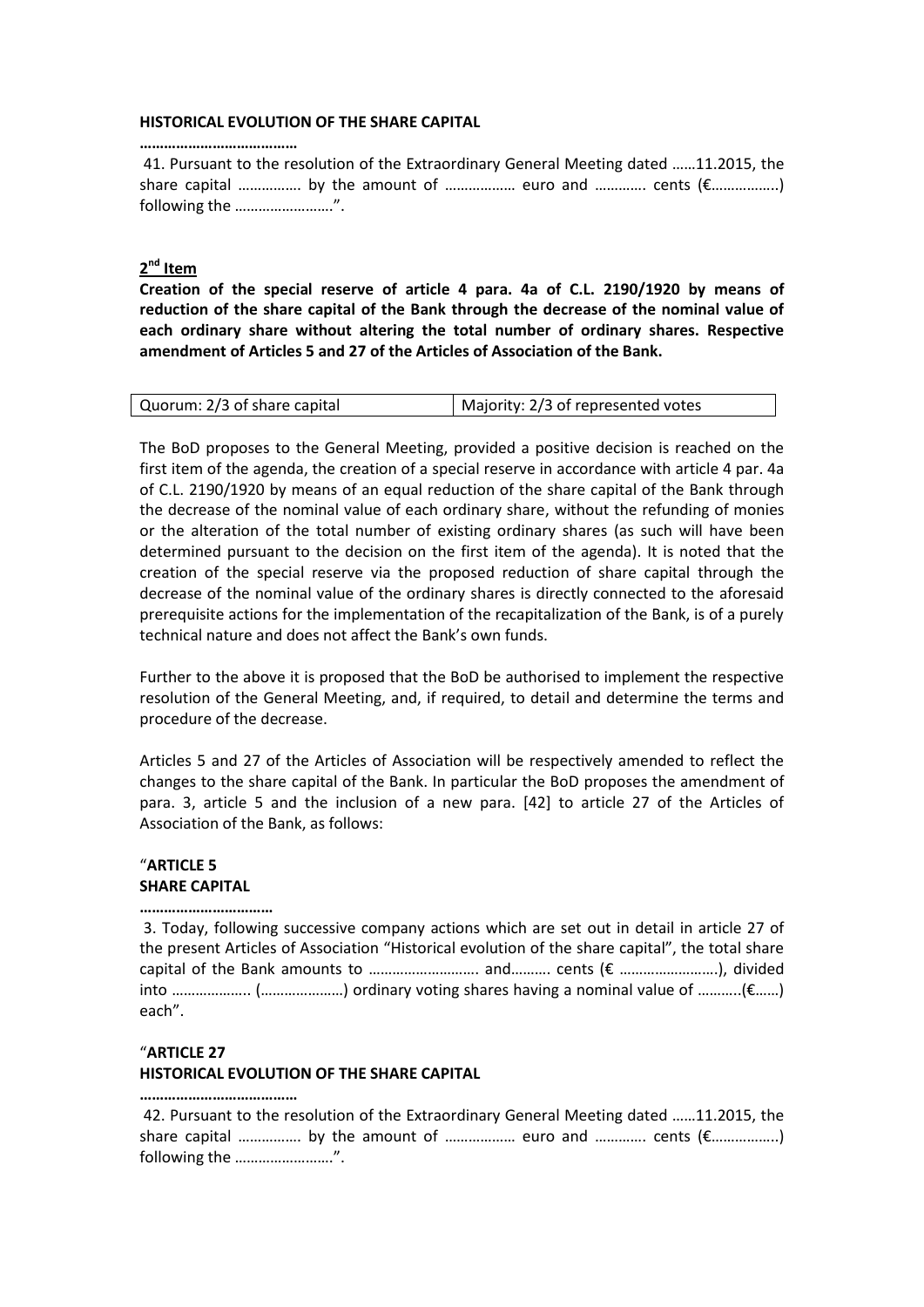# **3 rd Item**

**Increase of the share capital of the Bank pursuant to L. 3864/2010 with the issuance of new ordinary shares in order to raise funds up to the amount of Euro 4.933 billion (of which the amount of Euro 2.213 billion is equal to the capital requirements of the Bank arising from the results of the baseline scenario of the stress test and together with the amount of Euro 2.720 billion being the capital requirements of the Bank arising from the results of the adverse scenario of the stress test), which will be covered through payments in cash and / or through capitalization of liabilities and / or through contributions in kind, and cancellation of the pre-emption rights of existing shareholders. Respective amendment of Articles 5 and 27 of the Articles of Association and grant of relevant authorizations to the Board of Directors, including the authorization of Article 13 par. 6 of C.L. 2190/1920 in conjunction with the provisions of Article 7 of L. 3864/2010 for the determination of the offer price and the detailing of the structure and other terms of the share capital increase.**

| Quorum: 1/5 of share capital | Majority: 50%+1 of represented votes |
|------------------------------|--------------------------------------|
|                              |                                      |

The BoD proposes the increase of the share capital of the Bank in order to raise funds up to the amount of Euro 4.933 billion, which will used to cover the capital requirements of the Bank, as such were determined by the European Central Bank (ECB) and announced to the Bank on 30.10.2015 following the publication of the results of the Comprehensive Assessment carried out by the Single Supervisory Mechanism. The aforementioned capital requirements are expected to be reduced, once additional capital support actions have been taken into account, which are included in the Capital Plan of the Bank which was submitted to the ECB for approval following the publication of the Comprehensive Assessment Results. It is noted that the Comprehensive Assessment includes the results of the Asset Quality Review of the Bank and the stress test under both the baseline and adverse scenarios, including after having taken into consideration the capital support measures included in the baseline business plan submitted by the Bank in the context of the stress test. Of the above total capital requirements the amount of Euro 2.213 billion is equal to the capital requirements of the Bank arising from the results of the AQR and the basic scenario stress test, which is expected to be required to be covered by the Bank with private means in accordance with the provisions of article 32, para.3, case d, subcase cc, of L. 4335/2015 (precautionary recapitalization).

The proposed increase is conditional upon obtaining all requisite corporate, supervisory and other approvals and the issue of the prerequisite resolutions of the competent supervisory and regulatory authorities, and, in accordance with the letter dated 30.10.2015 from the ECB, will have to be completed by 11.12.2015.

In particular, the BoD proposes the increase of the share capital of the Bank pursuant to L. 3864/2010 with the issuance of new ordinary shares in order to raise funds up to the amount of Euro 4.933 billion, which includes the amount above par, and the cancellation of the pre-emption right of the existing shareholders. The determination of the amount of the share capital increase, the number of new ordinary shares to be issued and the offer price is proposed to be carried out by the BoD of the Bank pursuant to the authorization of the General Meeting and in accordance with the provisions of article 7 of L. 3864/2010.

The share capital increase is proposed to be covered through payments in cash and / or through capitalization of liabilities and / or through contributions in kind with the objective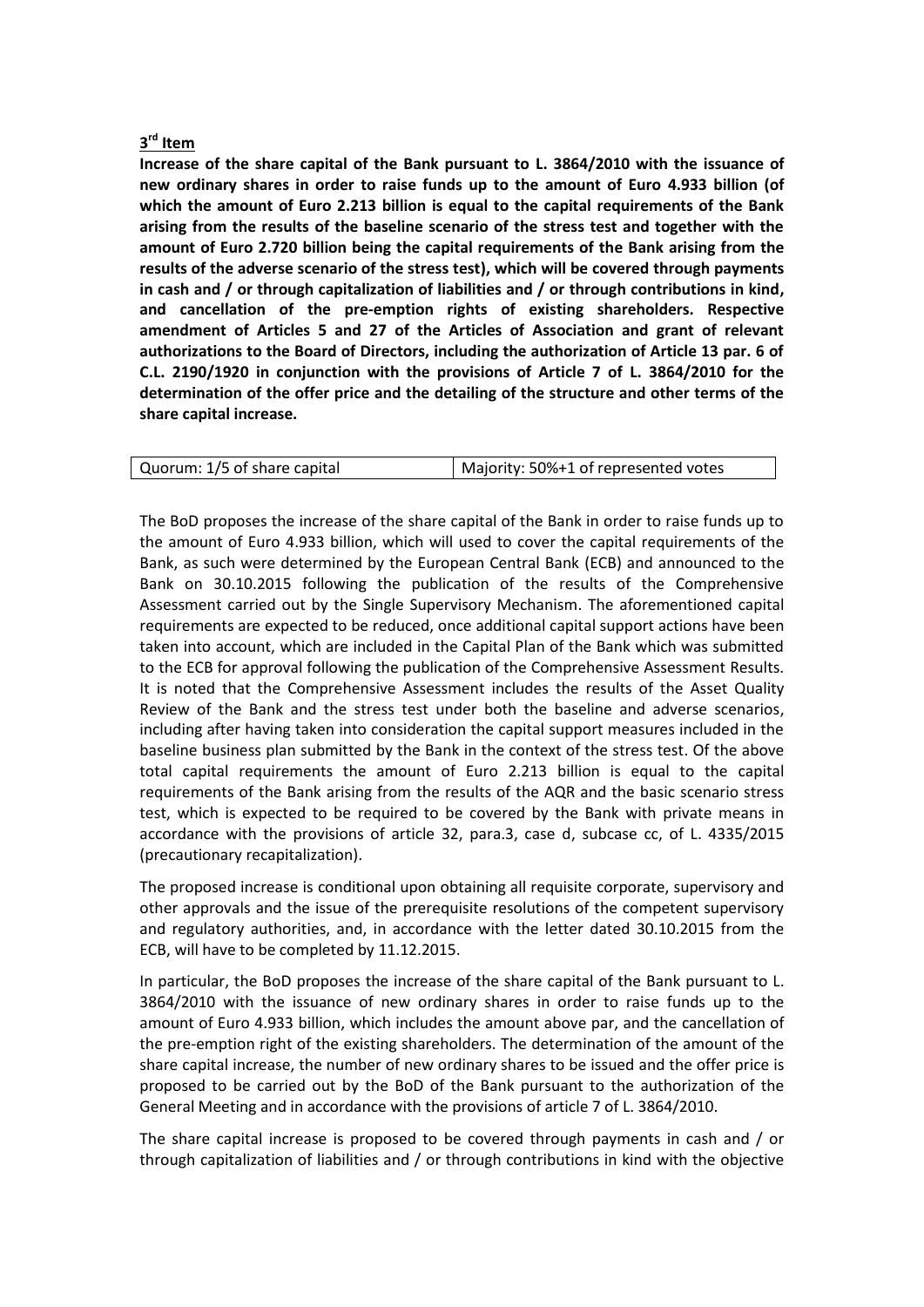of maximizing the participation of private investors, taking into consideration market conditions, and in particular:

• through the current Liability Management Exercise (LME) by Receiptholders, who will opt for the Share Consideration or the Cash Resale Amount in accordance with the particular provisions of the Exchange Offer Memorandum dated 15.10.2015 of the Bank. The participation of Receiptholders will be carried out within the framework of the Exchange Offer dated 15.10.2015 of the Bank and/or of the Mandatory Exchange by the Existing Issuers in respect of (i) Series A Floating Rate Non-cumulative Guaranteed Non-voting Preferred Securities having a total nominal value of €200,000,000 issued by Piraeus Group Capital Limited (XS0204397425) and (ii) the Subordinated Callable Step-up Floating Rate Notes due 2016, having total nominal value of €400,000,000 and issued by Piraeus Group Finance PLC (XS0261785504) and (iii) the Senior Notes issued by Piraeus Group Finance PLC, with total nominal value €500,000,000 5.00%, due March 2017 (XS1048577529); and/or

 through a private placement (without a public offering within the meaning of L. 3401/2005 and Directive 2003/71/EC) to qualified investors within the meaning of L. 3401/2005 and Directive 2003/71/EC, to other institutional investors (including any "qualified institutional buyers" in the U.S.A. and special institutional investors as "anchor investors") in accordance with and under the terms of the provisions of applicable law of the competent jurisdiction, and other qualified investors who fulfil the exclusion criteria of Directive 2003/71/EC or any respective criteria in connection with the non-application of the obligation to publish a prospectus in any respective jurisdictions. The private placement is proposed to be carried out through a book building procedure which will be coordinated by a group of international investment banks, and to which the independent financial advisor of the HFSF will have access in accordance with the provisions of article 7 of L. 3864/2010. The procedure of the book building will also comprise the basis for the determination by the BoD of the offer price per new share in accordance with paragraph 5 of article 7 of L. 3864/2010; and /or

• through any mandatory conversion of claims of third parties against the Bank into ordinary shares, in the event of the mandatory implementation of the measures of article 6a of L. 3684/2010, in accordance with the particular terms and procedure set out in the aforesaid article of L. 3684/2010 and the respectively authorised and to be issued Cabinet Act, or in the event of the implementation of any measures under the provisions of L. 4335/2015; and/or

• by the HFSF following the procedure for the activation of the Fund in accordance with articles  $6 - 7$  of L. 3864/2010, through the contribution of ESM bonds for such amount as has not been covered in accordance with the above, and up the amount of the capital support, which will be determined in accordance with L. 3864/2010 and Cabinet Act 36/02.11.2015, and which amount must be covered by the HFSF in the context of the share capital increase of the Bank.

In the event that, following the participation of the HFSF in the share capital increase of the Bank in accordance with the above, the funds raised are less than the amount of Euro 4.933 billion the share capital of the Bank will be increased up to the final covered amount, in accordance with article 13a of C.L. 2190/1920.

For the purposes of facilitating and expediting the procedures of the share capital increase it is proposed that the BoD be authorised to implement the respective resolution of the General Meeting for the share capital increase of the Bank in order to raise funds up to the amount of Euro 4.933 billion, and the detailing of the structure and other terms of the increase (including for the avoidance of the doubt the express authority of the Board to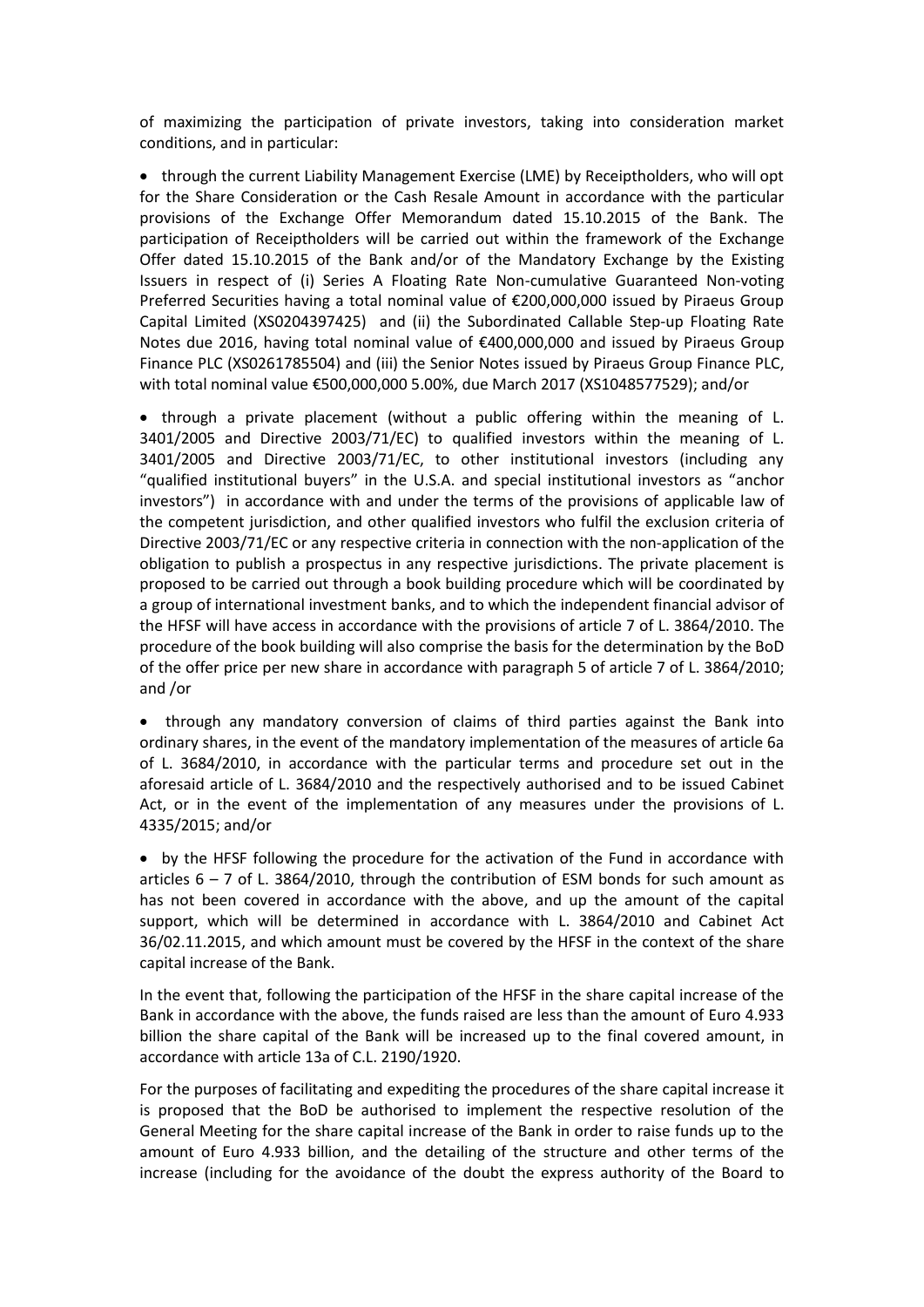amend the terms and structure of the share capital increase in any aspect, other than with respect to the maximum amount of funds to be raised, with the objective of maximizing the participation of private investors), such as the particular items of the structure and the allocation of the new shares to each, the final amount of the increase, the offer price and the number of new shares to be issued.

With respect to the proposed cancellation of the pre-emption right of existing shareholders it is noted that the BoD deems that the cancellation of this right is imperative under the present conditions, since:

- It will expedite the respective procedures for the fastest possible completion of the share capital increase, within the recently significantly amended legal framework for the recapitalization of the banks and within the inelastic time limit set by the supervisory authorities, whilst providing the Bank with the greatest possible room to manoeuvre,
- It will facilitate the determination of the offer price of the new shares on the basis of the offers of investors in the book building procedure in a transparent, expeditious and competitive manner, in accordance with the particular provisions of article 7 para. 5 of L. 3864/2010,
- It will allow the Bank to avail itself of the existing investor interest and to benefit from the investment opportunity without delays,
- It will ensure the participation of significant amounts of private funds in the increase and the consequent avoidance of the enforcement of the resolution measures of L. 4335/2015,
- It will allow the increase of the private sector participation in the share capital of the Bank and the simultaneous increase of the share's free float.

As a result of the share capital increase in accordance with the above, articles 5 and 27 of the Articles of Association will be respectively amended. In particular, the BoD proposes the amendment of para. 3 of article 5 and the inclusion of a new para. [43] to article 27 of the Articles of Association of the Bank, as follows:

## "**ARTICLE 5 SHARE CAPITAL**

#### **……………………………**

3. Today, following successive company actions which are set out in detail in article 27 of the present Articles of Association "Historical evolution of the share capital", the total share capital of the Bank amounts to ………………………. and………. cents (€ …………………….), divided into ……………….. (…………………) ordinary voting shares having a nominal value of ………..(€……) each".

# "**ARTICLE 27 HISTORICAL EVOLUTION OF THE SHARE CAPITAL**

**…………………………………**

43. Pursuant to the resolution of the Extraordinary General Meeting dated ……11.2015, the share capital ……………. by the amount of ……………… euro and …………. cents (€……………..) following the …………………….".

## **4rth Item**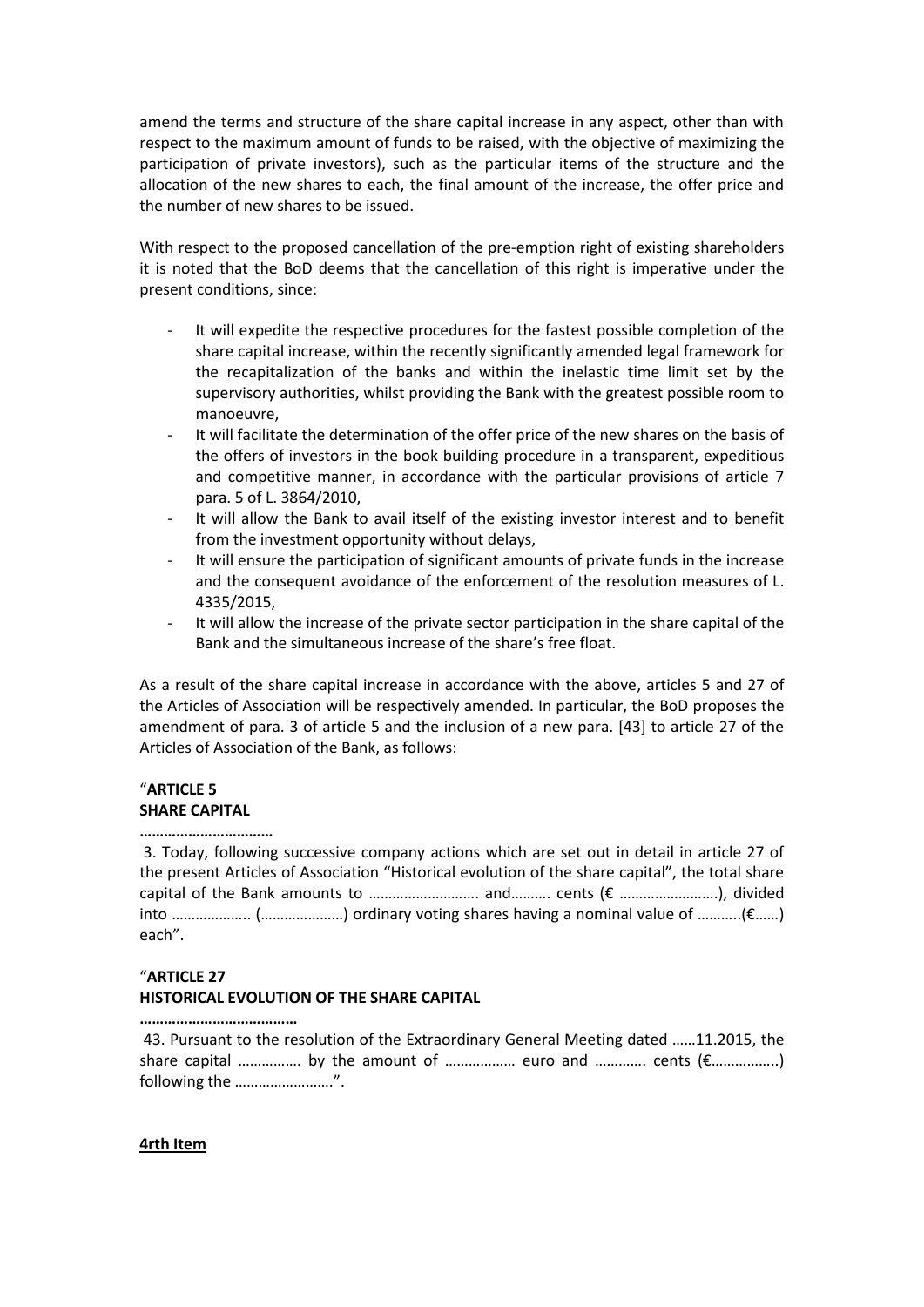**Issue of a bond loan with Contingent Convertible Bonds pursuant to the provisions of L. 3864/2010 and Cabinet Act 36/02.11.2015 up to the amount of Euro 2.040 billion (which is equal to 75% of the difference between the capital requirements of the Bank pursuant to the results of the adverse scenario of the stress test and the capital requirements of the Bank pursuant to the results of the baseline scenario) to be subscribed to exclusively by the Hellenic Financial Stability Fund. Grant of relevant authorizations to the Board of Directors for the determination of the principal amount and the other terms of the bond loan within the framework of the Cabinet Act 36/02.11.2015.**

| Quorum: 1/5 of share capital | Majority: 50%+1 of represented votes |
|------------------------------|--------------------------------------|

The BoD proposes, in the event the funds raised through the share capital increase are less than the amount of Euro 4.933 billion, the issuance of a bond loan with Contingent Convertible Bonds in accordance with the provisions of L. 3864/2010 and Cabinet Act 36/02.11.2015 up to the amount of Euro 2.040 billion to be subscribed to exclusively by the HFSF. The aforesaid total maximum amount is equal to 75% of the difference between the capital requirements of the Bank pursuant to the results of the adverse scenario of the stress test (4.933 billion) and the capital requirements of the Bank pursuant to the results of the baseline scenario of the stress test (2.213 billion). The final principal amount of the bond loan will be equal to 75% of the amount of the capital support provided by the HFSF as such will be determined in accordance with L. 3864/2010 and Cabinet Act 36/02.11.2015 with respect to the allocation of the capital support provided by the HFSF between ordinary shares and conditional convertible bonds. The contingent convertible bonds will be subscribed for exclusively by the HFSF, without the right of participation of existing shareholders, in view of the nature and the particularities of the aforesaid bond loan, as well as the legal and regulatory provisions which govern the same, since the securities shall qualify as Common Equity Tier 1 instruments only when such securities are fully subscribed and held by the State or a relevant public authority or public-owned entity (article 31 Regulation EU no. 575/2013 – CRR)

Within the above framework it is proposed that the BoD be authorised to implement the respective resolution of the General Meeting, and to determine the final principal amount and other terms of the bond loan within the framework of the Cabinet Act 36/02.11.2015.

# **5 th Item**

**Grant of authorization to the Board of Directors to increase the share capital of the Bank and to issue bond loans with convertible bonds, in accordance with Articles 13 para. 1 and 3a para. 1 of C.L. 2190/1920.**

| Quorum: 2/3 of share capital | Majority: 2/3 of represented votes |
|------------------------------|------------------------------------|
|------------------------------|------------------------------------|

The BoD proposes the grant of authorization by the General Meeting to the Board of Directors to increase the share capital of the Bank in order to raise funds up to the amount of Euro one billion (1,000,000,000) and to issue bond loans with convertible bonds, in accordance with the provisions of articles 13 para. 1 and 3a para.1 of C.L. 2190/1920, for the purposes of facilitating the expeditious raising of funds by the Bank in the future, if required, especially in light of the payment of interest and /or repayment, in all or in part, of any conditional convertible securities which may be subscribed by the HFSF in accordance with the aforementioned.